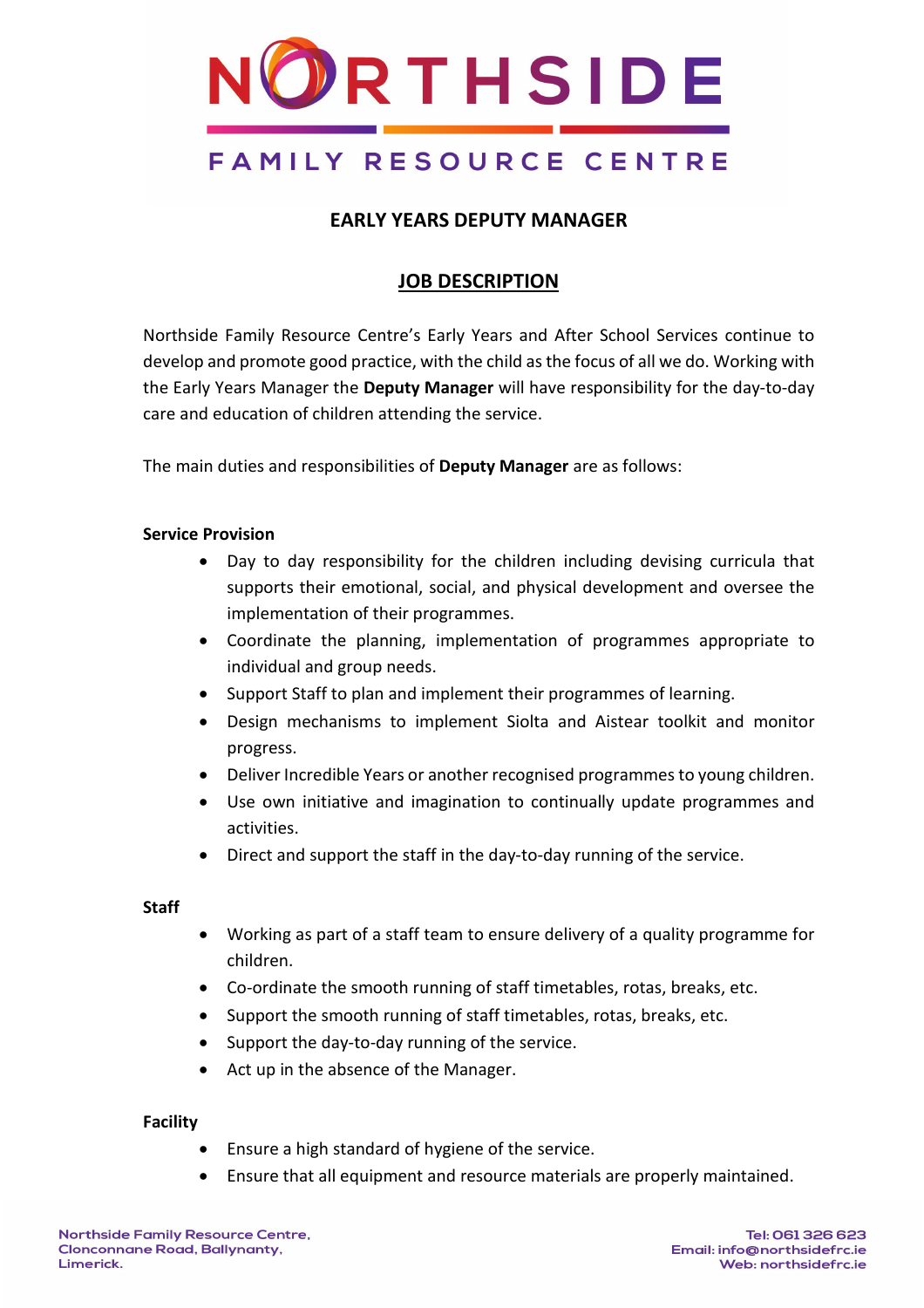

- Take responsibility for maintaining the highest standards in relation to health, hygiene and safety on a day-to-day basis.
- Share responsibility for areas of general use.

### **Parents**

- With Early Years Manager support parents in their parenting roles. Involve parents in aspects of the service and work co-operatively with them.
- Disseminate relevant information and literature to parents.

### **Policies**

- Ensure awareness and implementation of all early years policies and procedures.
- Support the continual updating of policies, procedures and staff handbook.
- Implement Child Protection Policy being vigilant for signs of non-accidental injury, sexual abuse, neglect and social, emotional and development delay, reporting immediately any and every aspect of concern to the Early Years Manager.
- Observe all procedures as required in terms of care and control, safety and good practice.
- Ensure relevant others (students, volunteers, parents and visitors) are made aware of and adhere to all policies and procedures.

### **Training / Networking**

- Continually support the update and renewal of practice and procedure by being open to own learning and development, identifying and completing relevant courses.
- Participate in child-related courses, talks and workshops as requested by management.
- Participate in team building, staff training and development sessions of Family Resource Centre.

### **Administration**

- Oversee Funding Programmes administered by Pobal and ensure the completion of all reporting.
- Ensure all files and documentation are maintained and up-to-date for inspection.
- Oversee HR procedures implementing the Centre's staff handbook.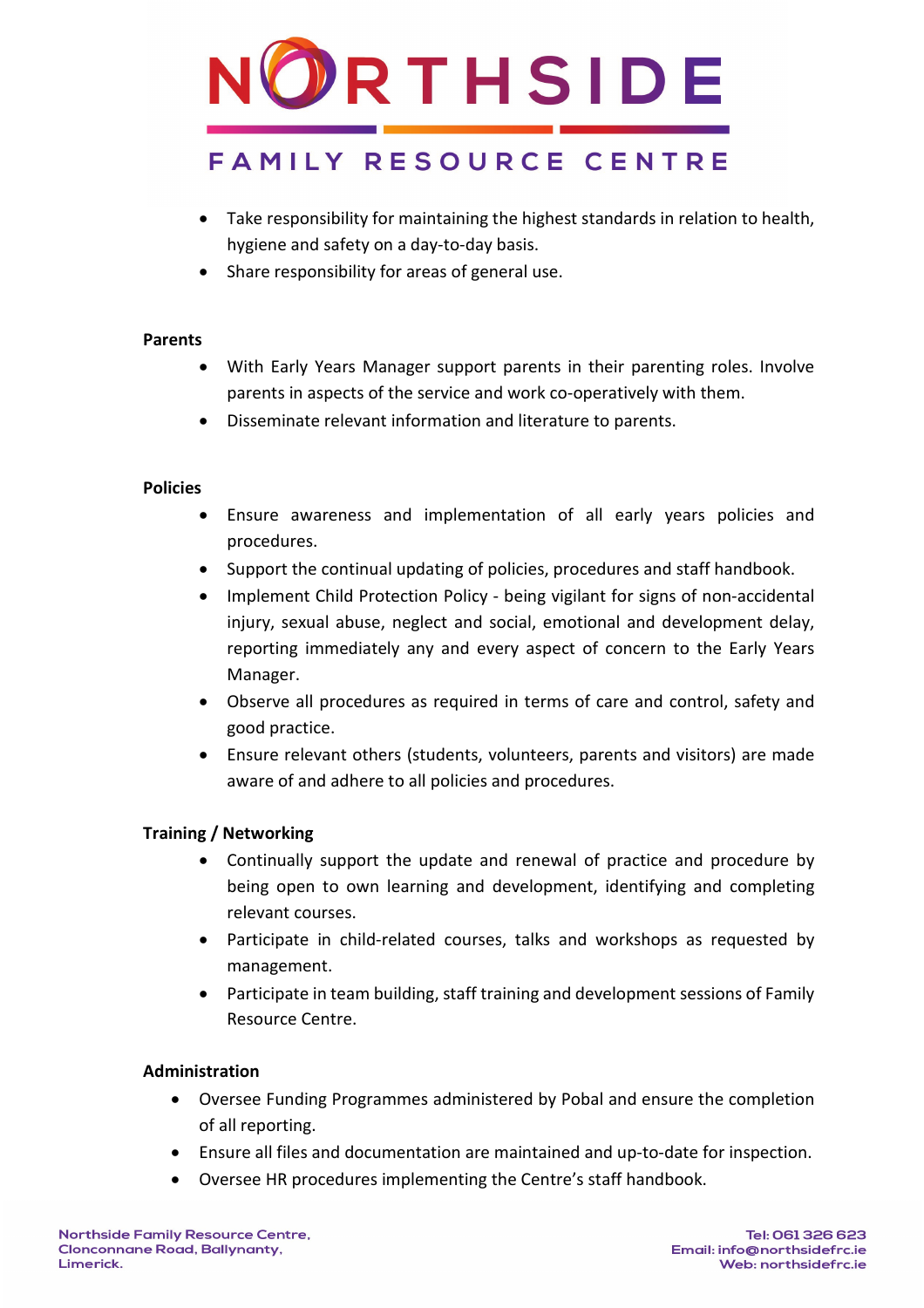

- Provide support and supervision to staff.
- Ensure the completion of all official roll-books, files, etc.
- Prepare and submit regular and specific records / reports as requested. These will include:
	- 1. roll of children in each group
	- 2. forms detailing the attendance of children
	- 3. waiting list
	- 4. staff forms
	- 5. Accident Report Book
- Support fee collection procedures with Administrator, which includes distribution of fee bills to parents.

### **The Deputy Manager will deputise in the absence of the EY Manager**

**Other relevant responsibilities as identified by management.**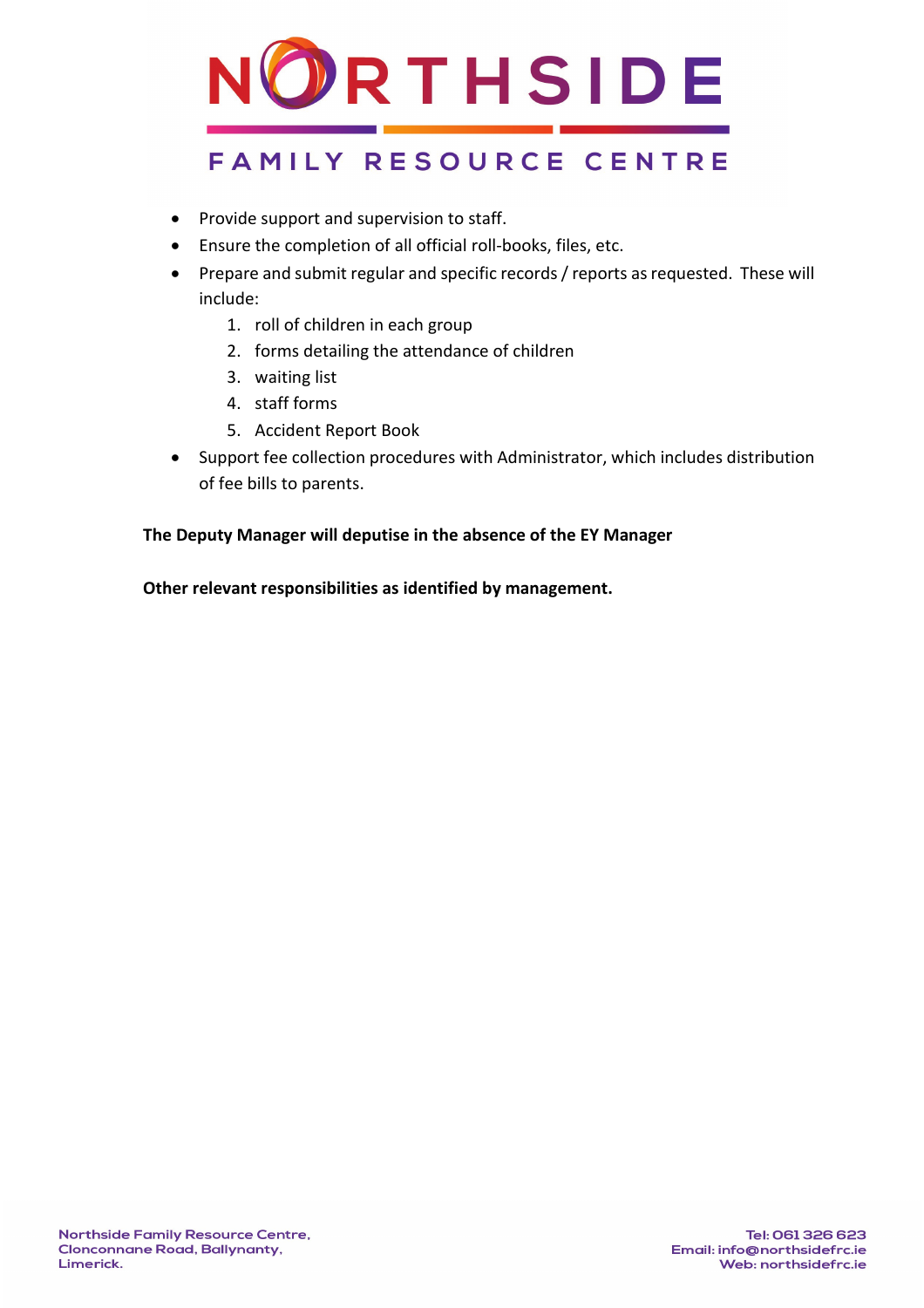

| <b>Terms of Employment</b> |                                       |  |
|----------------------------|---------------------------------------|--|
| <b>Job Title:</b>          | <b>EARLY YEARS DEPUTY COORDINATOR</b> |  |
| <b>Name of Employer:</b>   | Northside Family Resource Centre      |  |

### **Accountability**

The Deputy Manager is an employee of the Board of Management of Northside Family Resource Centre.

The Deputy Manager reports to the Early Years Manager on a daily basis. Final responsibility rests with the Board of Management through the CEO.

### **Hours of Work**

- The post is a full-time leadership position, 39 hour post Monday to Friday where the EY Deputy Manager is available between 08:00 and 18:00.
- The EY Deputy Manager will be expected to be flexible about morning, evening and weekend work for which overtime will not be paid but time-off-in-lieu will be granted.
- The contract is a permanent fulltime contract and will be subject to continued funding.
- A ten-month probationary period will apply.

### **Salary**

The salary scale is €35,700 - €42,154 per annum pro rata.

### **Confidentiality**

The EY Deputy Manager will be expected to observe confidentiality at all times in relation to the business of the Family Resource Centre.

### **Holidays**

Twenty-five days per annum pro rata plus public holidays and 2 Company Privilege Days.

### **Garda Vetting**

The position is subject to the completion of a satisfactory Garda Vetting process.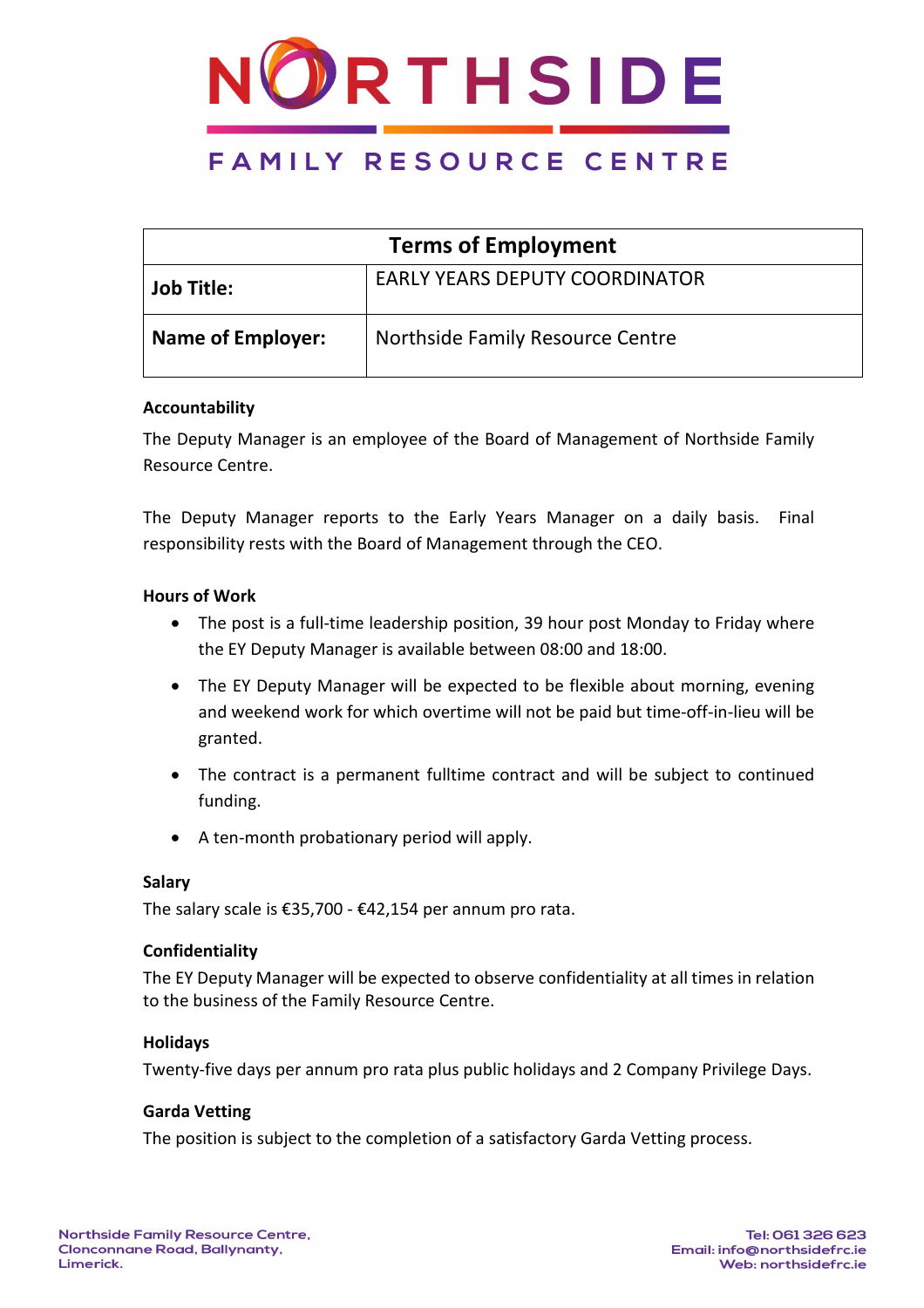

### **EARLY YEARS DEPUTY MANAGER Person Specification**

|                                           | <b>ESSENTIAL</b>                                                                                                                                                                                                                                                                                                                                                                                                                                                                             | <b>DESIRABLE</b>                                                                                  |
|-------------------------------------------|----------------------------------------------------------------------------------------------------------------------------------------------------------------------------------------------------------------------------------------------------------------------------------------------------------------------------------------------------------------------------------------------------------------------------------------------------------------------------------------------|---------------------------------------------------------------------------------------------------|
| <b>EXPERIENCE AND</b><br><b>KNOWLEDGE</b> | Minimum 5 years working in an early<br>$\bullet$<br>years setting.<br>Minimum 3 years experience<br>of.<br>working in an early years setting as a<br>Team Leader.<br>Experience of working with<br>all<br>children aged between 0-6 years<br>Active<br>meeting<br>all<br>childcare<br>$\mathsf{in}$<br>٠<br>regulations on one's own initiative<br>2 years' experience of working in a<br>community setting<br>Experience of working with children<br>$\bullet$<br>experiencing deprivation. | • Local knowledge                                                                                 |
| <b>SKILLS &amp;</b><br><b>ABILITIES</b>   | Excellent<br>communication<br>and<br>$\bullet$<br>interpersonal skills<br>Ability to relate to young children.<br>Ability to play and be playful<br>Able to relate to parents and relay<br>information regarding their children's<br>needs                                                                                                                                                                                                                                                   |                                                                                                   |
| <b>EDUCATION &amp;</b><br><b>TRAINING</b> | Minimum of QQI Level 7 in childcare<br>$\bullet$<br>Trained in a complimentary area eg<br>$\bullet$<br>Incredible Years; Play; Speech and<br>language                                                                                                                                                                                                                                                                                                                                        | QQI Level 8 in childcare<br>$\bullet$<br>Accredited<br>in<br>$\bullet$<br>a<br>complimentary area |
| PERSONALITY                               | Patient, kind, fun loving and outgoing.<br>$\bullet$<br>Nurturing approach to relationships<br>$\bullet$<br>with children seeking attunement with<br>the child and their needs                                                                                                                                                                                                                                                                                                               |                                                                                                   |
| <b>VALUES</b>                             | Flexible with regard to working hours<br>$\bullet$<br>Showing a deep respect for people<br>$\bullet$<br>from diverse backgrounds<br>Supportive and non-judgmental of<br>families.                                                                                                                                                                                                                                                                                                            |                                                                                                   |